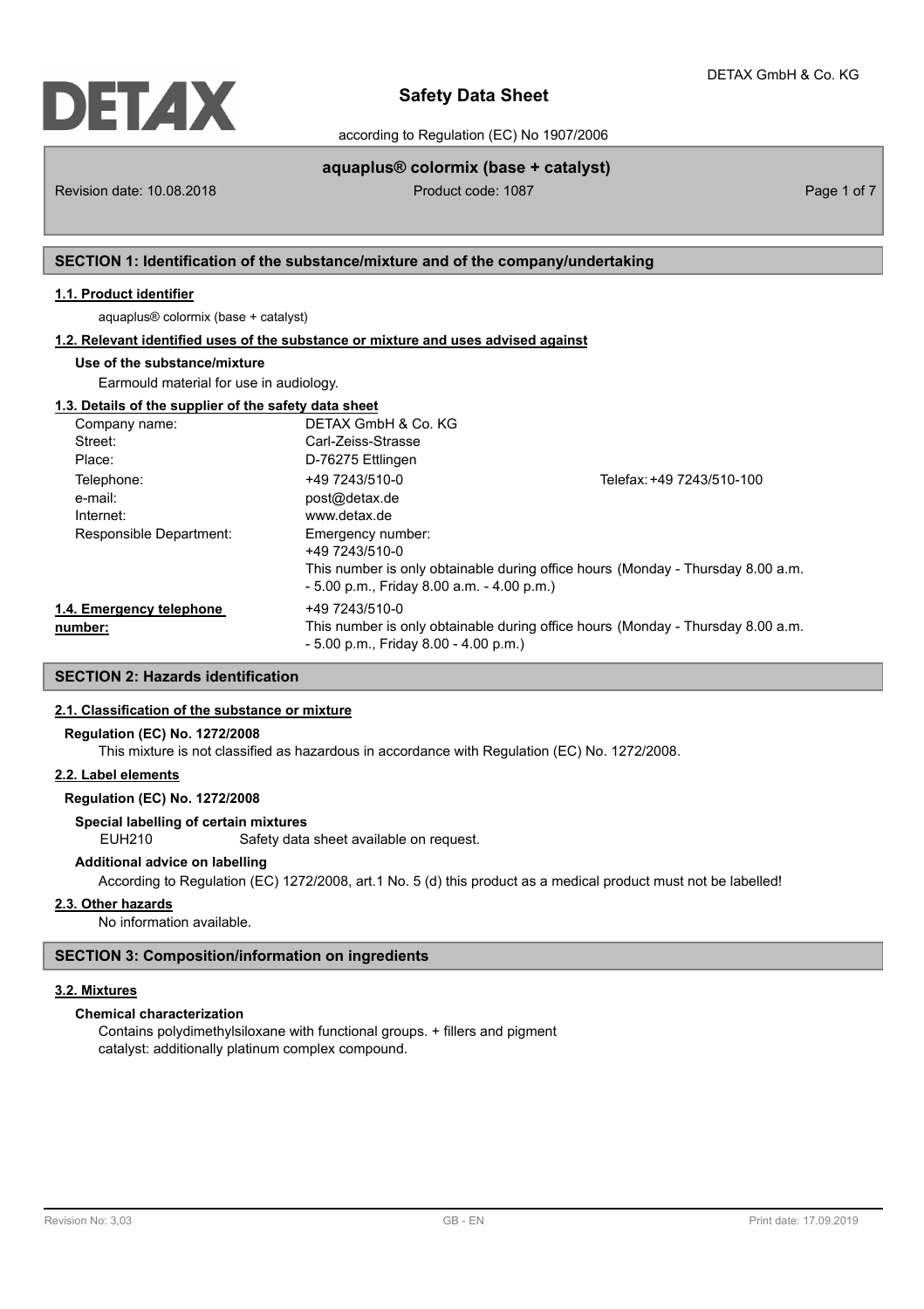according to Regulation (EC) No 1907/2006

## **aquaplus® colormix (base + catalyst)**

Revision date: 10.08.2018 **Product code: 1087** Product code: 1087 **Page 2 of 7** Page 2 of 7

### **Hazardous components**

| <b>CAS No</b> | l Chemical name            |            |                   | Quantity   |
|---------------|----------------------------|------------|-------------------|------------|
|               | IEC No                     | I Index No | IREACH No         |            |
|               | <b>IGHS Classification</b> |            |                   |            |
| 8042-47-5     | paraffin oil               |            |                   | $5 - 10\%$ |
|               | 232-455-8                  |            | 101-2119487078-27 |            |
|               | Asp. Tox. 1; H304          |            |                   |            |

Full text of H and EUH statements: see section 16.

### **SECTION 4: First aid measures**

### **4.1. Description of first aid measures**

#### **General information**

First aider: Pay attention to self-protection! Remove affected person from the danger area and lay down.

#### **After inhalation**

Provide fresh air.

### **After contact with skin**

Wash with plenty of water. Take off contaminated clothing and wash it before reuse.

### **After contact with eyes**

Rinse immediately carefully and thoroughly with eye-bath or water.

### **After ingestion**

Rinse mouth immediately and drink plenty of water.

### **4.2. Most important symptoms and effects, both acute and delayed**

No information available.

### **4.3. Indication of any immediate medical attention and special treatment needed**

Treat symptomatically.

### **SECTION 5: Firefighting measures**

### **5.1. Extinguishing media**

### **Suitable extinguishing media**

Co-ordinate fire-fighting measures to the fire surroundings.

### **5.2. Special hazards arising from the substance or mixture**

Non-flammable. Vapours can form explosive mixtures with air.

### **5.3. Advice for firefighters**

In case of fire: Wear self-contained breathing apparatus.

### **Additional information**

Use water spray jet to protect personnel and to cool endangered containers. Collect contaminated fire extinguishing water separately. Do not allow entering drains or surface water.

### **SECTION 6: Accidental release measures**

### **6.1. Personal precautions, protective equipment and emergency procedures**

Use personal protection equipment.

## **6.2. Environmental precautions**

Do not allow to enter into surface water or drains.

## **6.3. Methods and material for containment and cleaning up**

Absorb with liquid-binding material (e.g. sand, diatomaceous earth, acid- or universal binding agents). Treat the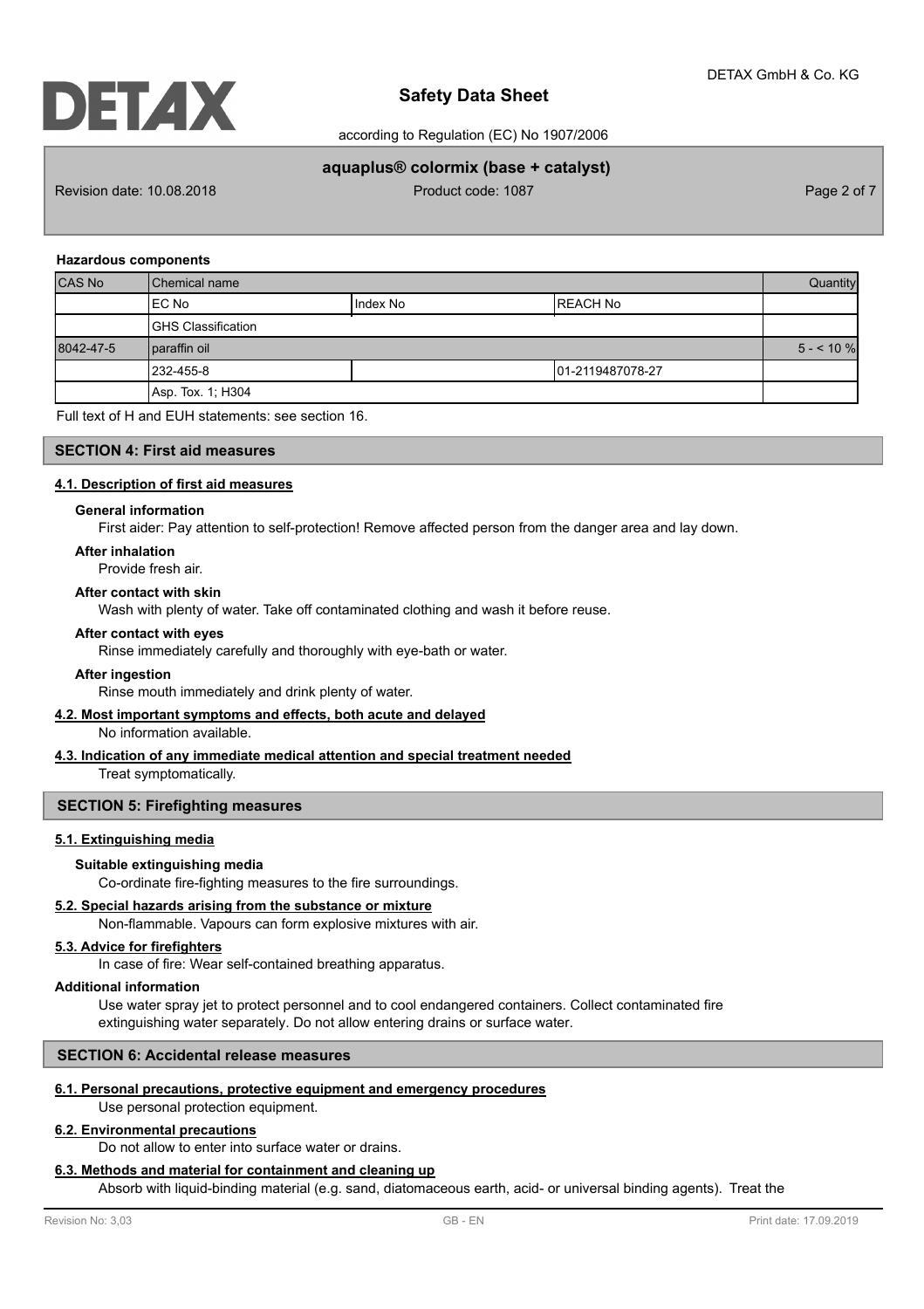

according to Regulation (EC) No 1907/2006

## **aquaplus® colormix (base + catalyst)**

Revision date: 10.08.2018 **Product code: 1087** Product code: 1087 **Page 3 of 7** Page 3 of 7

recovered material as prescribed in the section on waste disposal.

## **6.4. Reference to other sections**

Safe handling: see section 7 Personal protection equipment: see section 8 Disposal: see section 13

## **SECTION 7: Handling and storage**

### **7.1. Precautions for safe handling**

#### **Advice on safe handling**

No special measures are necessary.

#### No special fire protection measures are necessary. **Advice on protection against fire and explosion**

## **7.2. Conditions for safe storage, including any incompatibilities**

## **Requirements for storage rooms and vessels**

Keep container tightly closed.

### **Hints on joint storage**

No special measures are necessary.

## **7.3. Specific end use(s)**

Silicone material for use in audiology. For use by trained specialist staff.

### **SECTION 8: Exposure controls/personal protection**

### **8.1. Control parameters**

### **8.2. Exposure controls**

### **Protective and hygiene measures**

Take off contaminated clothing. Wash hands before breaks and after work. When using do not eat or drink.

### **Eye/face protection**

Wear eye/face protection.

### **Hand protection**

When handling with chemical substances, protective gloves must be worn with the CE-label including the four control digits. The quality of the protective gloves resistant to chemicals must be chosen as a function of the specific working place concentration and quantity of hazardous substances. For special purposes, it is recommended to check the resistance to chemicals of the protective gloves mentioned above together with the supplier of these gloves.

Suitable are gloves of the following material: NBR (Nitrile rubber)

### **Skin protection**

Wear suitable protective clothing.

## **Respiratory protection**

In case of inadequate ventilation wear respiratory protection.

## **SECTION 9: Physical and chemical properties**

## **9.1. Information on basic physical and chemical properties**

| Physical state: | Paste                                         |
|-----------------|-----------------------------------------------|
| Colour:         | several shades, according to the product name |
| Odour:          | characteristic                                |

**Test method**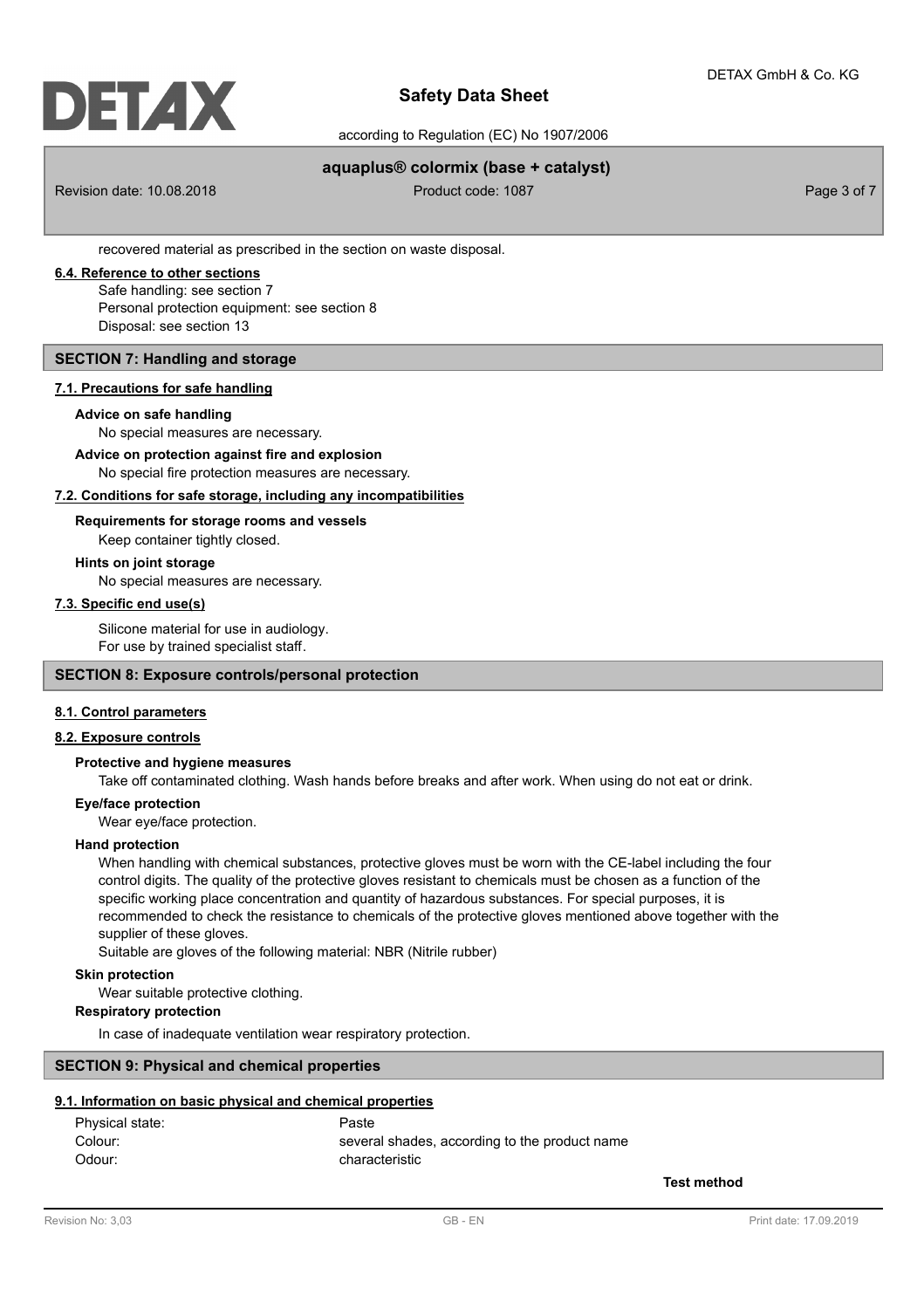according to Regulation (EC) No 1907/2006

## **aquaplus® colormix (base + catalyst)**

Revision date: 10.08.2018 **Product code: 1087** Product code: 1087

| pH-Value:                                      | not determined                   |                          |
|------------------------------------------------|----------------------------------|--------------------------|
| Changes in the physical state                  |                                  |                          |
| Melting point:                                 | not determined                   |                          |
| Initial boiling point and boiling range:       | not determined                   |                          |
| Flash point:                                   |                                  | >100 °C DIN 51755        |
| <b>Flammability</b>                            |                                  |                          |
| Solid:                                         | not applicable                   |                          |
| Gas:                                           | not applicable                   |                          |
| Lower explosion limits:                        | not determined                   |                          |
| Upper explosion limits:                        | not determined                   |                          |
| Ignition temperature:                          |                                  | >400 °C DIN 51794        |
| <b>Auto-ignition temperature</b>               |                                  |                          |
| Solid:                                         | not applicable                   |                          |
| Gas:                                           | not applicable                   |                          |
| Decomposition temperature:                     | >180 °C                          |                          |
| <b>Oxidizing properties</b><br>Not oxidizing.  |                                  |                          |
| Vapour pressure:<br>(at 20 $°C$ )              | $<$ 10 hPa                       |                          |
| Density (at 20 °C):                            | 0,92 g/cm <sup>3</sup> DIN 51757 |                          |
| Water solubility:                              | insoluble                        |                          |
| Solubility in other solvents<br>not determined |                                  |                          |
| Partition coefficient:                         | not determined                   |                          |
| Viscosity / dynamic:<br>(at 23 $^{\circ}$ C)   |                                  | 45000 mPa · s BROOKFIELD |
| Vapour density:                                | not determined                   |                          |
| Evaporation rate:                              | not determined                   |                          |
| 9.2. Other information                         |                                  |                          |
| Solid content:                                 | not determined                   |                          |

## **SECTION 10: Stability and reactivity**

## **10.1. Reactivity**

No hazardous reaction when handled and stored according to provisions.

## **10.2. Chemical stability**

The product is stable under storage at normal ambient temperatures.

## **10.3. Possibility of hazardous reactions**

Reacts with : Acids, alkalis, alcohols, powdered metals or metal oxides with release of hydrogen.

## **10.4. Conditions to avoid**

Temperatures > 150°C/ 302 °F.

## **10.5. Incompatible materials**

No information available.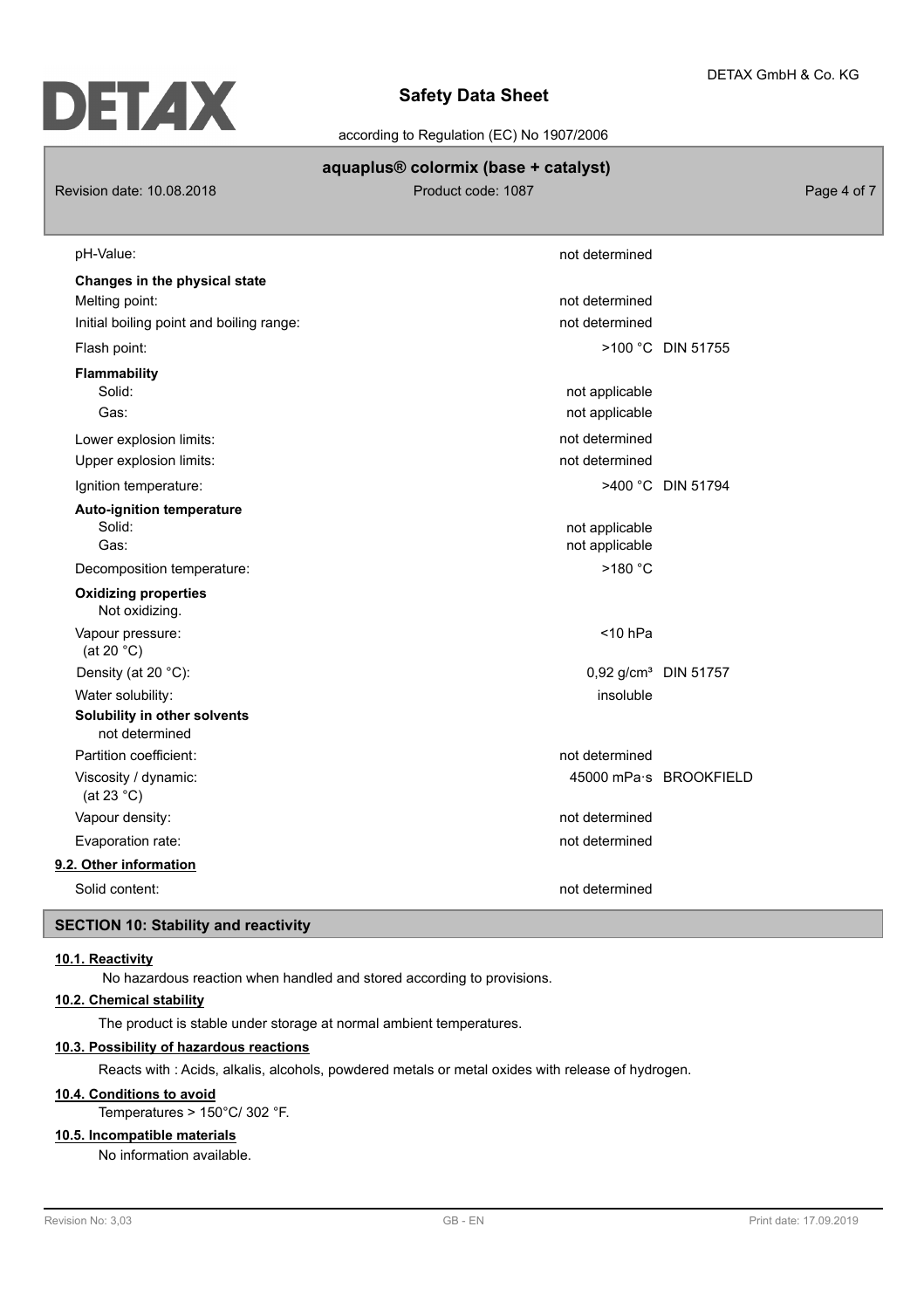according to Regulation (EC) No 1907/2006

## **aquaplus® colormix (base + catalyst)**

Revision date: 10.08.2018 **Product code: 1087** Product code: 1087 **Page 5 of 7** Page 5 of 7

### **10.6. Hazardous decomposition products**

In case of thermic decomposition hydrogen is released. At a temperature of approx. 150°C/ 302°F a small amount of formaldehyde can be released by oxidative degradation.

## **SECTION 11: Toxicological information**

### **11.1. Information on toxicological effects**

### **Acute toxicity**

Based on available data, the classification criteria are not met. For the product itself no toxicological data are available. In products with a comparable composition, a LD50 (orally, species rat) of > 5000 mg/kg has been found.

| CAS No    | Chemical name           |               |           |                |                 |        |
|-----------|-------------------------|---------------|-----------|----------------|-----------------|--------|
|           | Exposure route          | IDose         |           | <b>Species</b> | <b>I</b> Source | Method |
| 8042-47-5 | paraffin oil            |               |           |                |                 |        |
|           | oral                    | LD50<br>mg/kg | >5000     | <b>Rat</b>     | <b>OECD</b>     |        |
|           | dermal                  | LD50<br>mg/kg | >2000     | Rabbit         | IOECD           |        |
|           | inhalation (4 h) vapour | LC50          | $>5$ mg/l | Rat            | <b>OECD</b>     |        |

### **Irritation and corrosivity**

Based on available data, the classification criteria are not met.

### **Sensitising effects**

Based on available data, the classification criteria are not met.

### **Carcinogenic/mutagenic/toxic effects for reproduction**

Based on available data, the classification criteria are not met.

### **STOT-single exposure**

Based on available data, the classification criteria are not met.

#### **STOT-repeated exposure**

Based on available data, the classification criteria are not met.

### **Aspiration hazard**

Based on available data, the classification criteria are not met.

#### **Additional information on tests**

This mixture is classified as not hazardous according to regulation (EC) 1272/2008 [CLP].

### **SECTION 12: Ecological information**

### **12.1. Toxicity**

The product is not: Ecotoxic.

| <b>CAS No</b> | Chemical name            |                     |       |                                         |             |                 |
|---------------|--------------------------|---------------------|-------|-----------------------------------------|-------------|-----------------|
|               | Aquatic toxicity         | Dose                |       | $\lfloor$ [h] $\rfloor$ [d] Species     | ISource     | <b>I</b> Method |
| 8042-47-5     | paraffin oil             |                     |       |                                         |             |                 |
|               | Acute fish toxicity      | <b>LC50</b><br>mg/l | >1000 | 96 hlLeuciscus idus<br>(golden orfe)    | <b>OECD</b> |                 |
|               | Acute algae toxicity     | ErC50<br>mg/l       | >100  | 72 hlPseudokirchneriella<br>subcapitata | <b>OECD</b> |                 |
|               | Acute crustacea toxicity | EC50<br>mg/l        | >100  | 48 h Daphnia magna (Big<br>water flea)  |             |                 |

### **12.2. Persistence and degradability**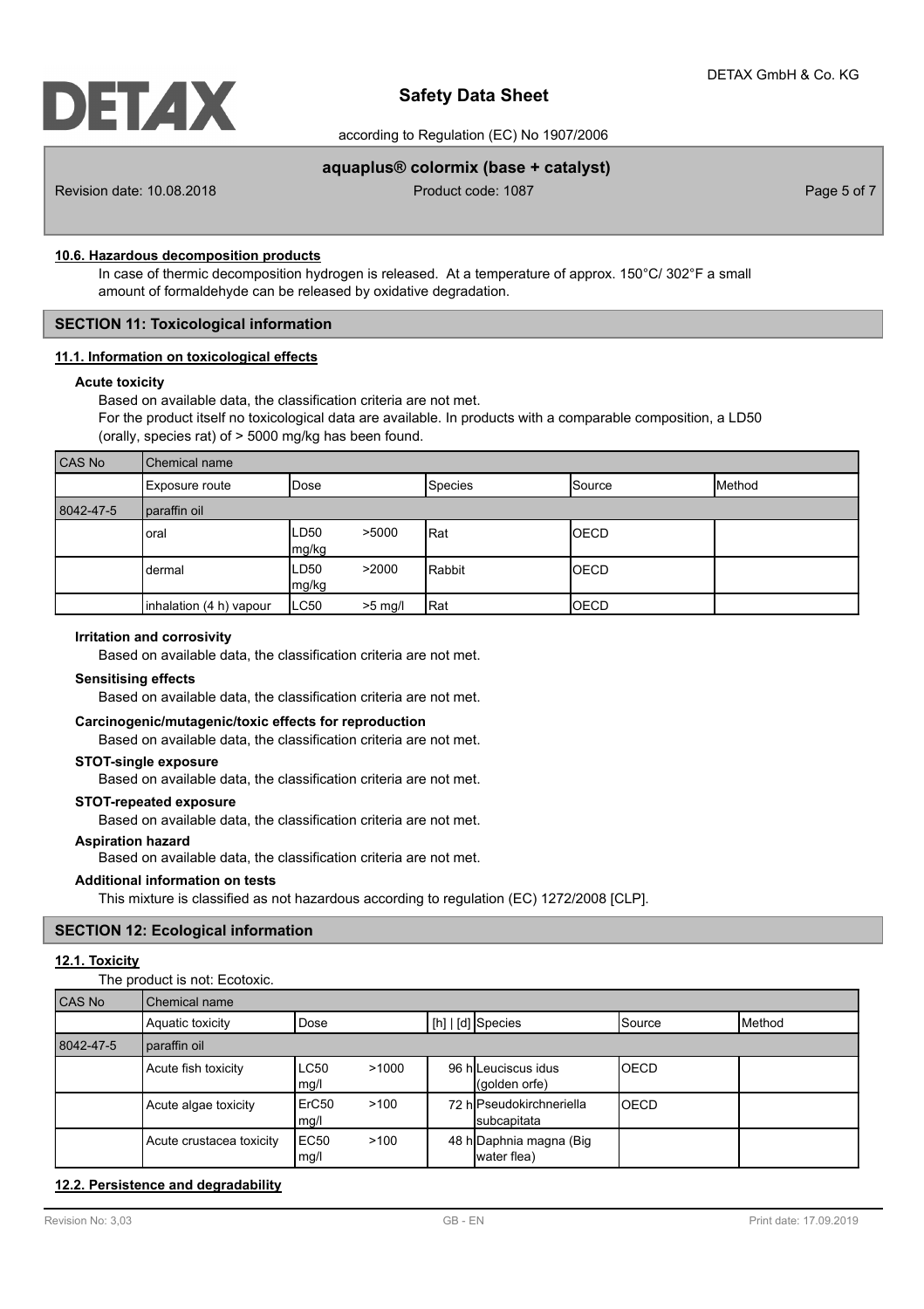according to Regulation (EC) No 1907/2006

## **aquaplus® colormix (base + catalyst)**

Revision date: 10.08.2018 **Product code: 1087** Product code: 1087 **Page 6 of 7** Page 6 of 7

### The product has not been tested.

| <b>CAS No</b> | Chemical name                                          |              |    |                |  |
|---------------|--------------------------------------------------------|--------------|----|----------------|--|
|               | Method                                                 | <b>Value</b> |    | <b>ISource</b> |  |
|               | <b>Evaluation</b>                                      |              |    |                |  |
| 8042-47-5     | Iparaffin oil                                          |              |    |                |  |
|               | OECD 301F/ ISO 9408/ EEC 92/69/V, C.4-D                | 31%          | 28 |                |  |
|               | Not readily biodegradable (according to OECD criteria) |              |    |                |  |

## **12.3. Bioaccumulative potential**

The product has not been tested.

### **12.4. Mobility in soil**

The product has not been tested.

## **12.5. Results of PBT and vPvB assessment**

Not identivied as PBT/ vPvB substances

## **12.6. Other adverse effects**

No information available.

## **Further information**

Avoid release to the environment.

### **SECTION 13: Disposal considerations**

### **13.1. Waste treatment methods**

## **Advice on disposal**

Do not allow to enter into surface water or drains. Dispose of waste according to applicable legislation.

### **Contaminated packaging**

Wash with plenty of water. Completely emptied packages can be recycled.

### **SECTION 14: Transport information**

### **Land transport (ADR/RID)**

| 14.1. UN number:                      | No dangerous good in sense of this transport regulation. |
|---------------------------------------|----------------------------------------------------------|
| 14.2. UN proper shipping name:        | No dangerous good in sense of this transport regulation. |
| 14.3. Transport hazard class(es):     | No dangerous good in sense of this transport regulation. |
| 14.4. Packing group:                  | No dangerous good in sense of this transport regulation. |
| Inland waterways transport (ADN)      |                                                          |
| 14.1. UN number:                      | No dangerous good in sense of this transport regulation. |
| 14.2. UN proper shipping name:        | No dangerous good in sense of this transport regulation. |
| 14.3. Transport hazard class(es):     | No dangerous good in sense of this transport regulation. |
| 14.4. Packing group:                  | No dangerous good in sense of this transport regulation. |
| <b>Marine transport (IMDG)</b>        |                                                          |
| <b>14.1. UN number:</b>               | No dangerous good in sense of this transport regulation. |
| <u>14.2. UN proper shipping name:</u> | No dangerous good in sense of this transport regulation. |
| 14.3. Transport hazard class(es):     | No dangerous good in sense of this transport regulation. |
| 14.4. Packing group:                  | No dangerous good in sense of this transport regulation. |
| Air transport (ICAO-TI/IATA-DGR)      |                                                          |
| 14.1. UN number:                      | No dangerous good in sense of this transport regulation. |
| 14.2. UN proper shipping name:        | No dangerous good in sense of this transport regulation. |